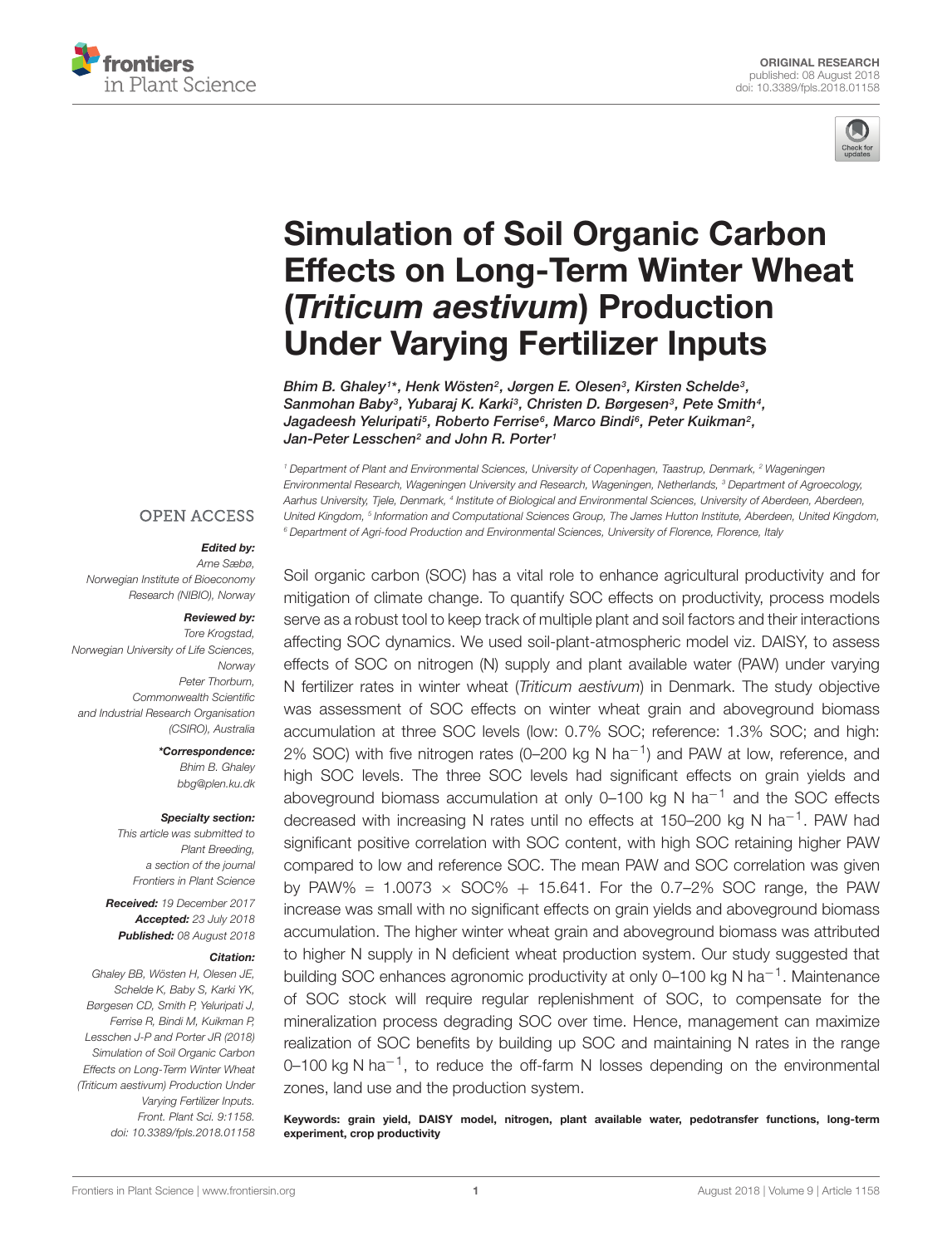# INTRODUCTION

Soil organic carbon (SOC) supports multiple soil functions determining soil physical, chemical and biological quality parameters [\(Reeves,](#page-8-0) [1997;](#page-8-0) [Pan et al.,](#page-8-1) [2009\)](#page-8-1) contributing to the productive capacity of soils for food, fodder, and energy production [\(Lal,](#page-8-2) [2004\)](#page-8-2). A number of factors influence SOC stocks and flows, spatially and temporally, in an ecosystem due to climate, land use, soil management, and cropping systems [\(Canadell et al.,](#page-7-0) [2007\)](#page-7-0). Building up SOC stock through agricultural measures (e.g., cover cropping, residue incorporation, reduced tillage) can affect soil properties, soil water retention and nutrient storage, affecting the productive capacity of soils [\(Ingram et al.,](#page-8-3) [2016;](#page-8-3) [Paustian et al.,](#page-8-4) [2016\)](#page-8-4). Decomposition of SOC releases mainly N, which can increase crop yields where crop N supply is limited [\(Palmer et al.,](#page-8-5) [2017\)](#page-8-5). Maintenance or build-up of SOC will require regular inputs of organic matter (OM) into the soil as the mineralization process will continually deplete the SOC over time, especially in environmental zones, where soil moisture and temperature are conducive for the mineralization process. The other effects of increased SOC content are decrease in the bulk density [\(Chen](#page-7-1) [et al.,](#page-7-1) [2017;](#page-7-1) [Palmer et al.,](#page-8-5) [2017;](#page-8-5) [Minasny and McBratney,](#page-8-6) [2018\)](#page-8-6) and small increase in volumetric water holding capacity [\(Rawls](#page-8-7) [et al.,](#page-8-7) [2003\)](#page-8-7). Due to these multiple effects, there is a great interest to quantify SOC effects in agro-ecosystems. SOC increase can have positive and negative effects [\(Palmer et al.,](#page-8-5) [2017;](#page-8-5) [Minasny](#page-8-6) [and McBratney,](#page-8-6) [2018\)](#page-8-6). Among the multiple SOC effects, crop productivity and soil water retention are the priorities of the farmers to maintain sustainable agro-ecosystems. As European arable cropping systems are estimated to lose 300 Tg C  $(10^{12})$ year−<sup>1</sup> [\(Janssens et al.,](#page-8-8) [2003\)](#page-8-8), it is necessary to segregate the SOC effects on crop yields and soil water retention and their combined synergistic benefits on crop productivity. Hence, quantification of SOC effects on N supply, soil water retention and crop productivity under varying fertility production system provides a science-based evidence of SOC benefits for making management decisions by farmers.

Winter wheat is one of the most widely cultivated arable crops, and the assessment of SOC-productivity relationship can generate insights into wheat crop management at field scale [\(Hansen et al.,](#page-8-9) [2000;](#page-8-9) [Christensen et al.,](#page-7-2) [2009\)](#page-7-2). An earlier study assessed SOC effects in winter wheat agro-ecosystem in seven sites representing diverse soil types, SOC content, management and climate including Netherlands [\(Palmer et al.,](#page-8-5) [2017\)](#page-8-5) found that SOC benefits are tangible in N deficient wheat production systems, whereas the benefits disappear in wheat agro-ecosystems, with surplus N. To add to this body of knowledge, this study provided insights into SOC effects under a context-specific set of soil type, SOC content, management and climate regimes in Denmark. Further, this study provided additional value to the findings of [Palmer et al.](#page-8-5) [\(2017\)](#page-8-5) because the range of SOC used in our study (0.7–2% SOC) is different than the SOC considered in Netherlands (2.8% and 4.3% SOC). SMARTSOIL<sup>[1](#page-1-0)</sup> consortium had access to the SOC and agronomic

data on winter wheat from a long-term field trial in Askov from 1929 to 2008 and the field data provided us a unique opportunity to carry out the calibration and validation of DAISY model, to assess the productivity and SOC dynamics under winter wheat cultivation over 80 years. Hence, the study objective was to determine winter wheat productivity at three SOC ranges viz. low: 0.7% SOC; reference: 1.3% SOC; and high: 2% SOC with five nitrogen rates (0-200 kg N  $ha^{-1}$ ) and plant available water (PAW) at the low, reference, and high SOC levels.

### MATERIALS AND METHODS

### Long-Term Field Trial in Askov

The long-term trial site in Askov (LTE-Askov; 55°28'N, 09°06'E) was established in 1923 and cropping system was 4-year crop rotation cycle of winter wheat, root crop, spring cereal and grass-clover from 1929 to 2008. In the 0–0.20 m plow layer, SOC was 1.3% and sand, silt and clay contents were 76%, 13%, and 11%, respectively, and the bulk density at plow layer was 1.5 g cm<sup>-3</sup> [\(Christensen et al.,](#page-7-3) [2006\)](#page-7-3). LTE-Askov treatments consisted of two treatments, viz: Askov\_0N and Askov\_1.5NPK, implemented in a 4-year crop rotation cycle. Askov\_0N treatment received no input of farmyard manure, nitrogen (N), phosphorus (P), and potassium (K) and crop residues were removed and Askov\_1.5NPK treatment received 150 kg N, 28.5 kg P and 131.4 kg K  $ha^{-1}$ . The measured field data from Askov\_0N and Askov\_1.5NPK winter wheat plots for the period 1929–2008, were split into calibration dataset (1929–1969) and validation dataset (1970–2008).

### DAISY Model Initialization and SOC **Simulations**

To assess long-term SOC dynamics in arable production systems, process models serve as a robust tool to keep track of multiple plant and soil factors and their interactions affecting SOC dynamics. The soil-plant-atmospheric model, DAISY, was implemented, due to its robustness for simulation of SOC dynamics and crop productivity in diverse climatic and cropping systems [\(Abrahamsen and Hansen,](#page-7-4) [2000\)](#page-7-4). DAISY is a dynamic and deterministic soil-plant-atmosphere system model with separate sub-models for crop growth, C and N dynamics, heat, soil water and fate of pesticide use [\(Abrahamsen and](#page-7-4) [Hansen,](#page-7-4) [2000\)](#page-7-4). In the model, OM is constituted by added organic matter (AOM), soil microbial biomass (SMB), and soil organic matter (SOM) pool. AOM and SMB constitute relatively fast and slow turnover pools, whereas SOM is split into three pools; inert (SOM3), fast (SOM2), and slow turnover pools (SOM1), characterized by fixed C:N ratios and firstorder decomposition rate coefficients [\(Hansen et al.,](#page-8-10) [1991\)](#page-8-10). AOM constitutes plant residues, added organic fertilizer or compost, etc.; the SMB pool is driving the biodegradation process and SOM is the recalcitrant humus fraction. Soil C and N dynamics were modeled by assuming constant C:N ratios in each pool [\(Bruun et al.,](#page-7-5) [2003\)](#page-7-5). The SOM pool, at the start of the simulation period was initialized to a

<span id="page-1-0"></span><sup>1</sup><http://smartsoil.eu/>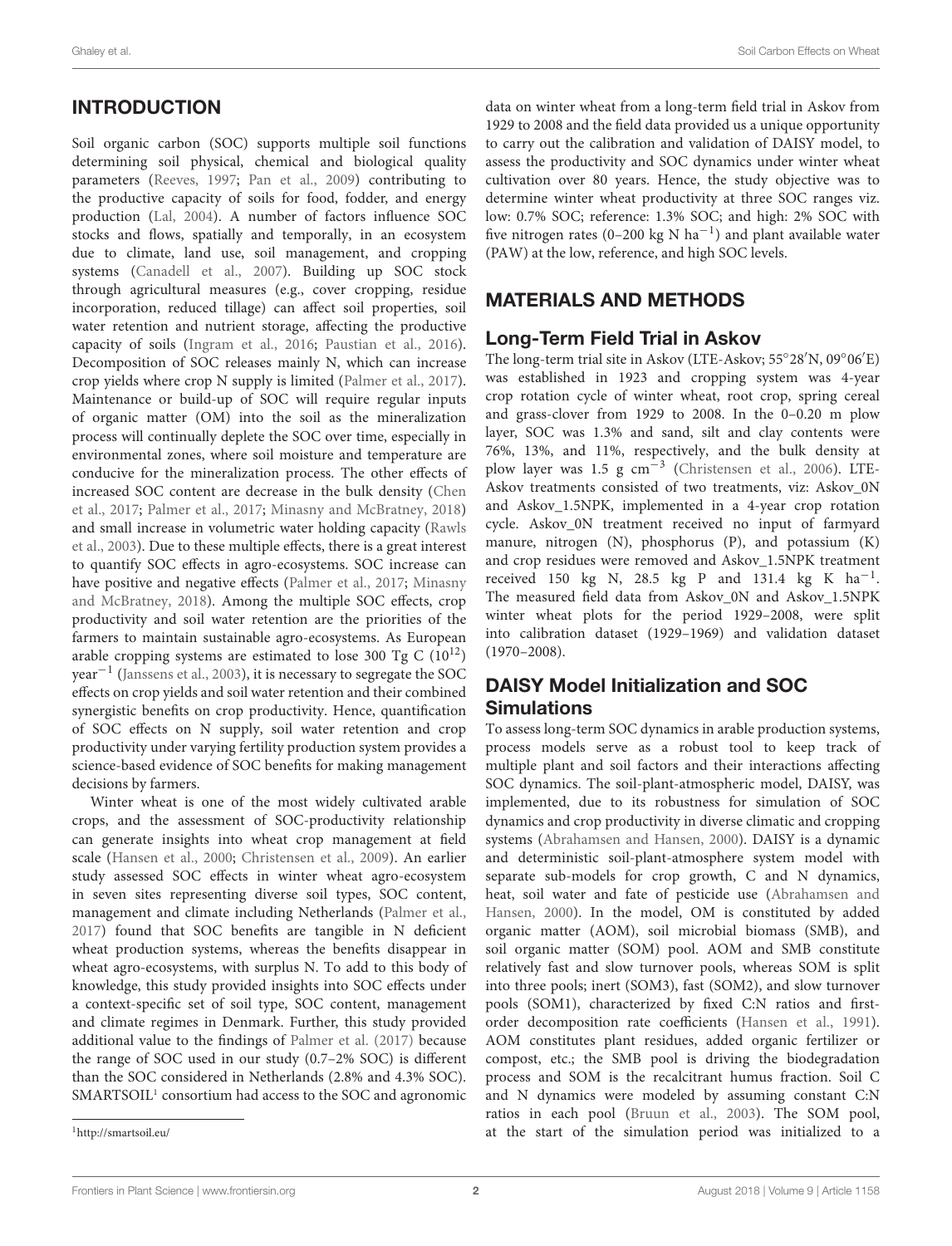steady state by simulating the pre-experimental period for 10 years before the onset of the experiment [\(Bruun and Jensen,](#page-7-6) [2002\)](#page-7-6).

Daisy model was implemented in two steps viz. calibration and validation steps. For calibration step, DAISY model inputs were soil, weather, and winter wheat management data from LTE-Askov. The soil data on sand%, silt%, and clay%, bulk density and 1.3% SOC (hereafter called the "reference") was provided to the model. The weather data was retrieved from the weather database, a common database created by the SMARTSOIL project (see footnote 1) to share and store information on long-term trial sites in SMARTSOIL consortium. Where the weather data was missing, the missing data was generated by the LARS-WG 5 weather generator [\(Semenov and Barrow,](#page-8-11) [2002;](#page-8-11) [Semenov and](#page-8-12) [Stratonovitch,](#page-8-12) [2010\)](#page-8-12) based on statistical characteristics of actual sample of available measured weather data from LTE-Askov. The winter wheat management data included land preparation, sowing, fertilization and harvesting dates and application timing of 0, 50, 100, 150, and 200 kg N ha−<sup>1</sup> . Every year, the winter wheat was sown on 20th September and harvested on 20th August in Askov\_0N and Askov\_1.5NPK plots. The same planting and harvesting schedule was followed during the simulation period to reduce the yield variability due to these two factors. The N rates of 0, 50, and 100 kg N ha−<sup>1</sup> was applied on 15th March and the N rates of 150 and 200 kg N ha<sup>-1</sup> was split into two equal doses. The two equal dose consisted of basal dose on 15th March (50% of application rate) and second dose on 25th April (50% of application rate) to coincide with the critical growth stages of winter wheat for maximum uptake of N. In order to accommodate the residual nitrogen effect after the preceding glass-clover in the 4-year crop rotation, the model was provided with nitrogen dose of 40 kg N ha<sup>-1</sup> [\(Høgh-](#page-8-13)[Jensen and Schjoerring,](#page-8-13) [1996\)](#page-8-13) in Askov\_0N and Askov\_1.5NPK plots.

In order to assess SOC effects on winter wheat productivity, the validated DAISY model was run with 0.7% SOC (low) and 2% SOC (high) in addition to model run with 1.3% SOC during the calibration and validation steps. The low, reference, and high SOC levels reflected the spectrum of SOC levels in Danish soils from sandy to loamy soils and the N rate reflected the standard N application rate in winter wheat production in Denmark. Each SOC level (low, reference, and high) was simulated under five different N rates. Each simulation run sequence consisted of an initial 10 years of the pre-experimental period followed by simulation of low, reference, and high SOC content under five N rates (0–200 kg N ha−<sup>1</sup> ) for the period 1929–2008. The initial 10-year run was included in every simulation run to stabilize the treatment effect to a steady state. Each simulation was carried out with low, medium, and high SOC and the same SOC was used for the entire simulation period (1970–2008), which provided the SOC trends over the years during the simulation period. However, after each year of simulation, the same management practice was reset into the model with same dates for land preparation, sowing, fertilization, and harvest dates in each year, during the entire simulation period. Each cycle of wheat production starts with land preparation on 01 September, consisting of plowing the field,

followed by seedbed preparation, sowing, fertilizer application, and harvesting.

### Pedotransfer Functions (PTF) for Determination of Plant Available Water (PAW)

To assess the SOC effects on PAW  $(m^3 \ m^{-3})$ , the correlation between the PAW and SOC was derived by regressing PAW contents at the low, reference, and high SOC contents. LTE-Askov soil data on clay%, silt%, OM%, and bulk density were used in PTF functions to derive saturated moisture content (θs), residual moisture content (θr), van Genuchten curvefitting parameter  $\alpha$  (1/cm =  $\alpha$ ) and van Genuchten curvefitting parameter *n* and  $m = 1 - 1/n$  [\(Wösten et al.,](#page-8-14) [2001\)](#page-8-14). Four different PTF functions calculated the PAW to compare the differences and improve the reliability in estimation of hydraulic properties. The PTF functions were (a) HYPRES [\(Wösten et al.,](#page-8-15) [1999\)](#page-8-15), (b) hydraulic properties calculator (HPC) [\(Saxton and Rawls,](#page-8-16) [2006\)](#page-8-16), (c) Rosetta model [\(Schaap et al.,](#page-8-17) [1998\)](#page-8-17), and (d) Danish PTF [\(Borgesen and Schaap,](#page-7-7) [2005\)](#page-7-7). HYPRES PTF functions were developed based on 5,521 soil horizon profiles from different countries in Europe [\(Wösten](#page-8-18) [et al.,](#page-8-18) [1998\)](#page-8-18) whereas HPC was developed with data from 1,722 United States soil samples [\(Saxton et al.,](#page-8-19) [1986\)](#page-8-19). The Rosetta model was built on the United States soil database whereas the Danish PTF is based on 3,226 soil samples from Denmark [\(Borgesen and Schaap,](#page-7-7) [2005\)](#page-7-7). Subsequently, soil water content was calculated at different soil water potentials (kPa) by van Genuchten–Mualem model (VGM) [\(Vereecken](#page-8-20) [et al.,](#page-8-20) [2010\)](#page-8-20), and PAW was considered as the difference in soil water content between the wilting point and the field capacity. We defined field capacity at 10 kPa and wilting point at 1,500 kPa and the difference of soil water content between the field capacity and the wilting point was taken as PAW.

### Model Calibration, Validation, and Statistics

The model validation was carried out with MODEVAL 2.0 [\(Smith et al.,](#page-8-21) [1997\)](#page-8-21) by comparative plotting of measured and simulated SOC content in 0–0.20 m soil profile over 1970–2008 in winter wheat plots in Askov\_0N (**[Figure 1A](#page-3-0)**, RMSE = 4.05%) and Askov\_1.5NPK treatments (**[Figure 1C](#page-3-0)**, RMSE = 7.9%) and grain yields in Askov\_0N (**[Figure 1B](#page-3-0)**, RMSE = 5.83%). Measured SOC and grain yields were available every 4 years (4-year crop rotation) and so, 10 measured values were available for 1970–2008 period and the corresponding simulated values from the same 1970–2008 period were used for validation (**[Figures 1A–C](#page-3-0)**). ANOVA tests were run on to assess effect of SOC, N and SOC  $\times$  N on winter wheat grain and aboveground biomass yields at low, reference, and high SOC under 0–200 kg N ha<sup>-1</sup>. The standard error and LSD<sub>0.05</sub> of the simulated values were calculated in MS excel using the data analysis tool pack and significant effects are denoted as \*\*\* $P < 0.001$ , \*\* $P < 0.01$ ,  $*P < 0.05$ , ns, non-significant.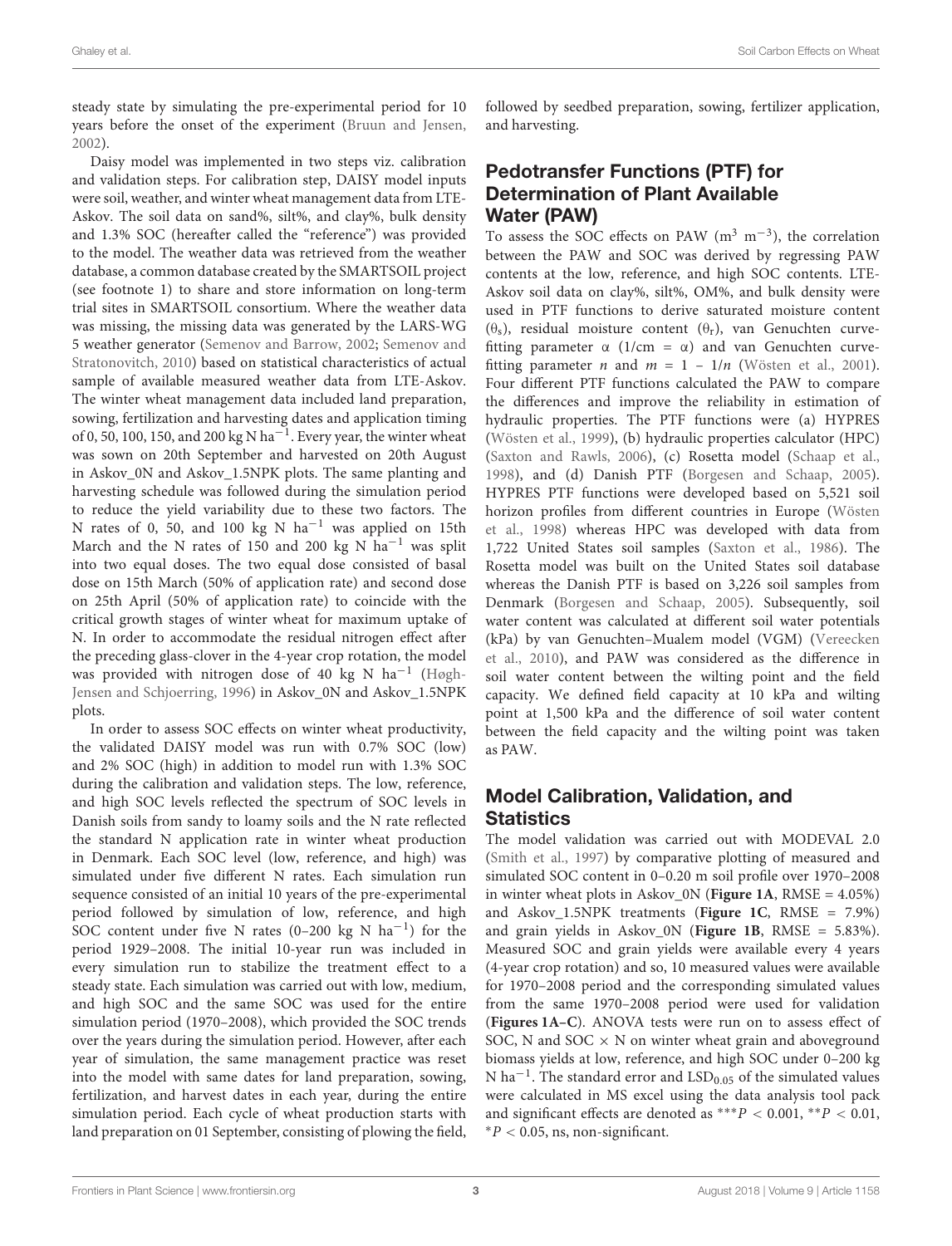

#### <span id="page-3-0"></span>RESULTS

#### Validation of SOC Dynamics, Winter Wheat Productivity, and PAW

The modeled and the measured values of SOC in 0–0.20 m soil profile in Askov\_0N (**[Figure 1A](#page-3-0)**,  $R^2 = 0.82$ <sup>\*</sup> and Askov\_1.5NPK treatments ([Figure 1C](#page-3-0),  $R^2 = 0.77^*$ ), had significant positive correlation coefficient. Similarly, significant positive correlation coefficient was obtained for winter wheat grain yields in Askov\_0N ([Figure 1B](#page-3-0),  $R^2 = 0.76^*$ ). The validation on SOC dynamics to 0.20 m soil depth under fertilized (Askov\_1.5NPK, RMSE = 7.9%) and non-fertilized treatments (Askov\_0N, RMSE = 4.05%) demonstrated that DAISY was robust in

simulation of winter wheat productivity at the tested SOC range under 0–200 kg N ha−<sup>1</sup> treatments. DAISY model has been used in Denmark to quantify soil water balance [\(Salazar](#page-8-22) [et al.,](#page-8-22) [2013\)](#page-8-22) and SOC [\(Bruun et al.,](#page-7-5) [2003\)](#page-7-5). This provided the scientific rationale for using DAISY for simulation of grain yields and aboveground biomass (grain  $+$  straw) accumulation at low, reference, and high SOC content under 0–200 kg N ha<sup>-1</sup> treatments in this study.

The long-term change dynamics of SOC, presents challenges to simulate the SOC dynamics over time due to unavailability of data for calibration and validation of models. In this regard, we had unique access to LTE-Askov data and simulation window of 80 years (1929–2008) to assess the long-term change dynamics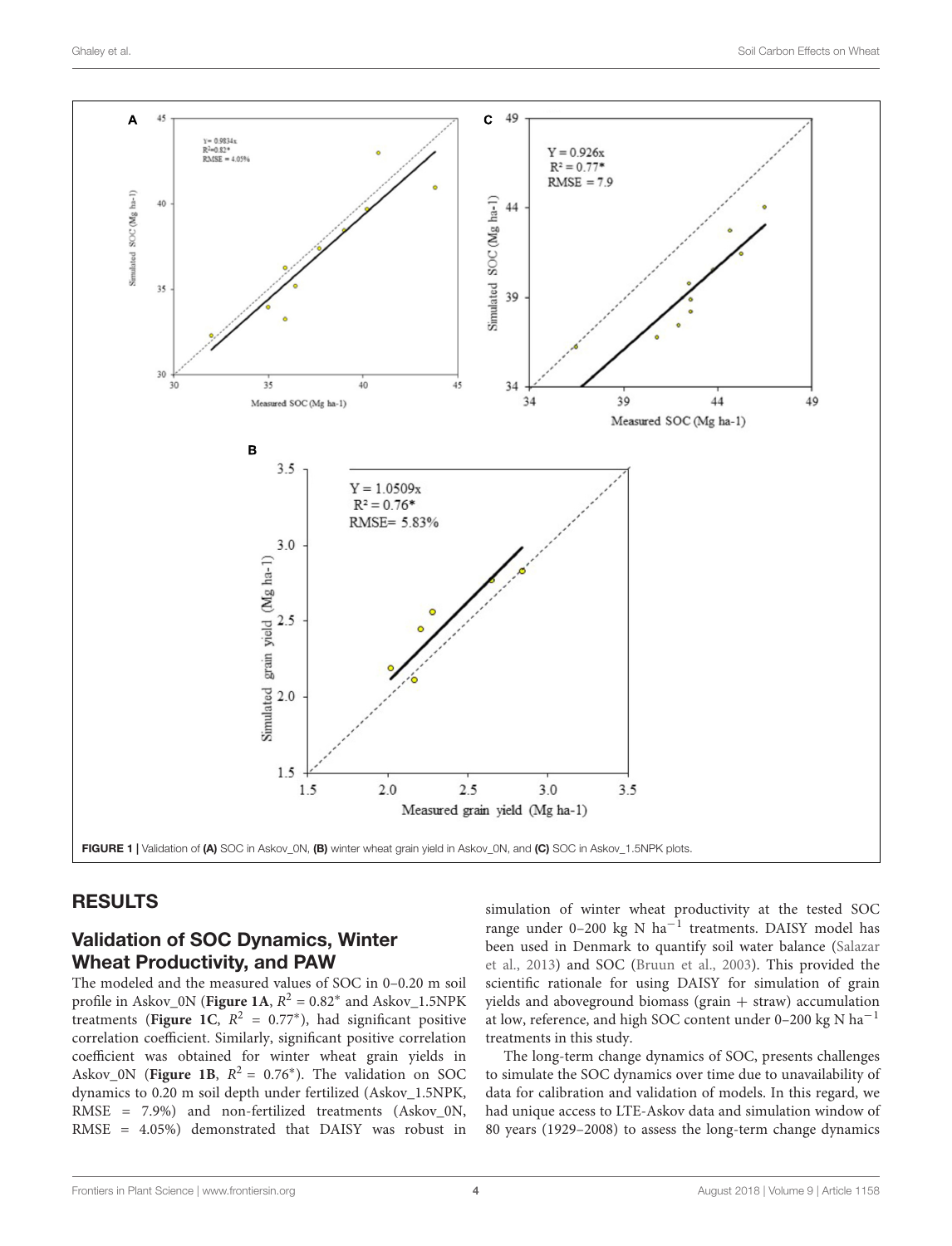of SOC and triangulate the field data with simulated data and its effects on agronomic productivity. We chose DAISY, due to its robustness to keep track of the SOC flows and stocks in the soil, taking account of the plant and the management factors. We validated the DAISY model SOC and grain yield outputs with measured data from Askov\_0N and Askov\_1.5NPK. The model considers only N as the limiting factor and the grain yields and aboveground biomass are not affected by P and K inputs. In similarity to our study, DAISY model had been used for simulation of crop grain yield and aboveground biomass accumulation in several model comparison exercises [\(Dewilligen,](#page-7-8) [1991;](#page-7-8) [Vereecken et al.,](#page-8-23) [1991;](#page-8-23) [Diekkrüger et al.,](#page-7-9) [1995\)](#page-7-9) and validation of crop yield in winter wheat in three sites in the Netherlands [\(Hansen et al.,](#page-8-10) [1991\)](#page-8-10). In a comparison of nine SOM models to assess management effects (land use, fertilizer, manure, and rotation treatments) on SOC dynamics in seven LTEs in diverse climatic gradients, DAISY outputs were comparable, with a similar margin of error among other models (DNDC, RothC, CENTURY, CANDY, NCSOIL) and even better than the SOMM, ITE, and Verberne models [\(Smith et al.,](#page-8-21) [1997\)](#page-8-21). This provides a scientific rationale for use of DAISY model to assess SOC dynamics.

#### Trend Comparisons of Measured and Modeled SOC Data

The measurement of the SOC at the experimental site started in 1923 in Askov\_0N and in 1929 in Askov\_NPK plot. In 1923, Askov\_0N plot had 1.6% SOC content, which decreased to 1.4% by 1969 and to 1.1% by 2008. Similarly, the Askov\_1.5NPK had 1.8% SOC in 1929 and it reduced to 1.5% by 1969 and to 1.2% by 2008. Bulk density measurements remained the same throughout the measurement period and so the changes in SOC was due to continuous removal of the crop residues and decomposition of the available SOC in the soil. The measured and the modeled SOC values during the calibration period (1969–2008) showed a similar trend for Askov\_0N and Askov\_1.5NPK (**[Figure 2](#page-5-0)**) and the correlation between the measured and modeled SOC and grain yield values are provided in **[Figure 1A](#page-3-0)** (SOC), **[Figure 1B](#page-3-0)** (grain yield), and **[Figure 1C](#page-3-0)** (SOC). The measured SOC value provided from the experimental site showed that the SOC range used for simulation is achievable in the soil and climate conditions at the experimental site.

#### SOC and N Effects on Winter Wheat Grain Yield and Aboveground Biomass (Grain + Straw) Accumulation

Soil organic carbon levels and N rates had significant effects  $(P < 0.001)$  on winter wheat grain yields and aboveground biomass accumulation. In similarity, SOC  $\times$  N effects were significant ( $P < 0.01$ ) for grain yields and aboveground biomass accumulation. The  $SOC \times N$  interactions implied that the SOC level effects differed at varying N application rates from 0 to  $200 \text{ kg N ha}^{-1}$ .

With 0 kg N ha<sup>-1</sup>, the winter wheat grain yield increased significantly by 0.28 Mg ha−<sup>1</sup> from low to reference SOC content and by 0.30 Mg ha−<sup>1</sup> from reference to high SOC content (**[Table 1](#page-6-0)**). Hence, the increase in grain yields from low to high SOC content was 0.58 Mg ha−<sup>1</sup> , 31% increase in grain yield, which was a significant improvement in grain yields over the low SOC content. Similarly, at 0 kg N ha<sup>-1</sup>, the aboveground biomass (straw  $+$  grain) increased significantly by 0.59 and 0.63 Mg ha−<sup>1</sup> from low to reference and reference to high SOC levels, respectively.

At 50 kg N ha−<sup>1</sup> , the winter wheat grain yield increase was significant, with increase of 0.86 and 0.85 Mg ha<sup>-1</sup> from low to reference and reference to high SOC, respectively (**[Table 1](#page-6-0)**), whereas aboveground biomass increase was significant only from low to reference SOC. Similarly, at 100 kg N ha<sup>-1</sup>, the grain yield and aboveground biomass increase was significant by 1.17 Mg ha−<sup>1</sup> and 1.32 Mg ha−<sup>1</sup> , respectively, from low to reference SOC. At 150 kg N ha<sup>-1</sup> and 200 kg N ha<sup>-1</sup>, there was no significant increase in grain yield and aboveground biomass between low, reference, and high SOC contents.

In summary, there was relatively higher SOC effects on both grain yields and aboveground biomass at 0–100 kg N ha−<sup>1</sup> and the effects decreased with increasing N rates until there was no SOC effects at 150–200 kg N ha−<sup>1</sup> . With higher SOC content, lower N rate is required to attain a locally relevant yield 'plateau' compared to the soils with lower SOC content and in contrast, higher N rate will be required to attain the same yield 'plateau' with lower SOC content.

### SOC Effects on Plant Available Water (PAW)

A highly significant positive correlation between PAW and SOC was obtained with Danish PTF, given by  $Y = 1.3094x + 21.319$  $(R^2 = 0.99^{***})$  (*Y* = PAW and *X* = SOC) (**[Figure 3](#page-6-1)**). The measured PAW at LTE-Askov was 21%, in close proximity to calculated value of 23%, demonstrating the robustness and reliability of the Danish PTF to predict PAW, validating the highly positive correlation between SOC and PAW.

Soil organic carbon and calculated PAW content had significant positive correlation ( $R^2 = 0.99 - 1***$ ), and higher SOC content retained correspondingly higher PAW in LTE-Askov soils (**[Figure 3](#page-6-1)**). The PAW calculated by VGM, based on generated hydraulic parameters by the four PTFs, demonstrated a similar trend of significant positive correlation between SOC and PAW. PAW based on Danish PTF [\(Borgesen and Schaap,](#page-7-7) [2005\)](#page-7-7) resulted in highest calculated PAW content compared to the three other PTFs (HPC, Rosetta, and HYPRES). HYPRES PTF calculated the second highest PAW content followed by HPC and Rosetta PTFs. When the mean of PAW was averaged across the four PTFs at different SOC contents, there was positive correlation between PAW and SOC given by the linear relationship PAW (%) =  $1.007 \times$  SOC (%) + 15.641.

The regression relationship showed that the increase in PAW within the tested SOC range (0.7–2% SOC) was only 1.4%, which is not large enough change to affect yields. The effect of such a small change in PAW is difficult to verify in the field and is unlikely to have any significant change in yields and biomass accumulation. Hence, PAW did not have any significant role in yield and aboveground biomass accumulation.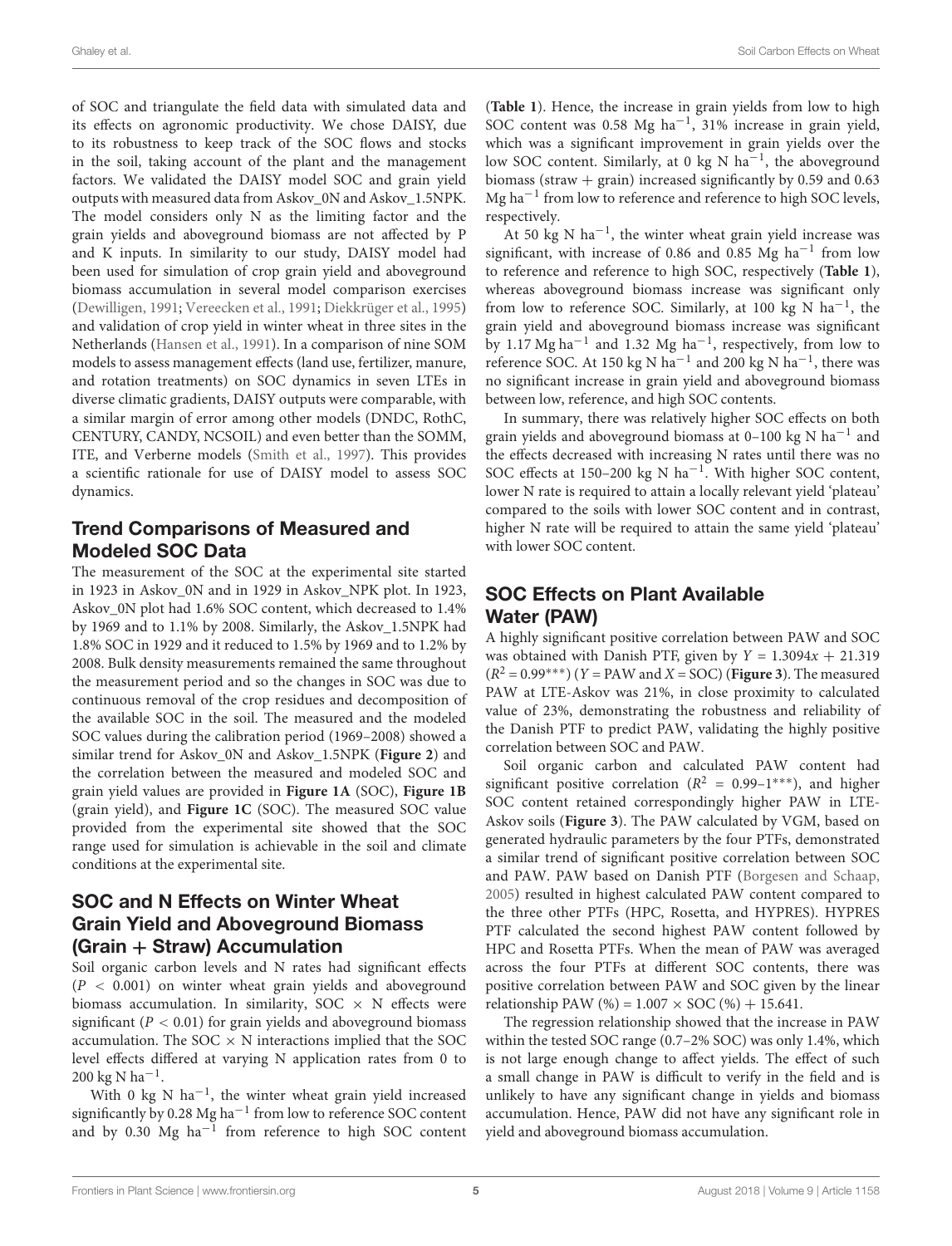

## <span id="page-5-0"></span>**DISCUSSION**

#### SOC and Provision of Ecosystem **Services**

Soil organic carbon affects multiple ecosystem services, and SOC build-up and management can pose different challenges depending on the environmental zones and the context-specific production systems [\(Palm et al.,](#page-8-24) [2014\)](#page-8-24). SOC maintenance is a challenge, as the mineralization processes continuously degrade SOC over time. Where the arable farming systems are integrated with livestock, the manure from livestock are good sources of OM to build up SOC whereas it can be a challenge in other arable production systems unless dedicated practices like cover crops, no-till or mulch farming are practiced to replenish the SOC [\(Lehtinen et al.,](#page-8-25) [2014\)](#page-8-25). SOC can have both positive and negative effects, and the management have huge influences on the benefits from SOC. Under N non-limiting wheat production systems, nutrients released through the decomposition of the SOC especially mobile N can leach beyond the root zone and pollute the groundwater, contaminating the water supply for human consumption [\(Palmer et al.,](#page-8-5) [2017\)](#page-8-5). The losses of N downstream can induce algal bloom and eutrophication, which can have devastating impacts on the aquatic and other fish species. In addition, some of the nitrogen forms can be lost as nitrous oxides, which have global warming potential of 300 times more than the carbon dioxide [\(Burgin et al.,](#page-7-10) [2013\)](#page-7-10). In contrast, under N deficient wheat production systems, building and maintaining SOC can provide wider benefits with provision of multiple ecosystem services like supply of macro and micronutrients, carbon sequestration, food and fodder production, mitigation of soil erosion and support habitat for

biodiversity [\(Ghaley et al.,](#page-8-26) [2014\)](#page-8-26). Hence, the benefits accrued from SOC increase is evident only in N deficient wheat production system, an important management decision for the wheat producing farmers.

## SOC Effects on Grain Yield and Aboveground Biomass

The range of SOC values used for the simulation at the LTE-Askov is within the ranges reported for the trial site, as evident from the measured SOC values in Askov\_0N and Askov\_1.5NPK plots (LTE-Askov, **[Figure 2](#page-5-0)**). Similar SOC range of 1.2–1.7% was reported from another study at the same trial site [\(Thomsen and](#page-8-27) [Christensen,](#page-8-27) [2004\)](#page-8-27). The reduction of SOC content during the experimental period was attributed to decomposition of the SOC releasing N and other macro and micronutrients, and the SOC effects are only transient if efforts are not put into replenishment of OM to maintain the SOC stock.

Our study demonstrated that, at N application rates of 0–100 kg N ha−<sup>1</sup> , SOC had benefits in terms of enhancing winter wheat productivity (**[Table 1](#page-6-0)**). Similar positive correlations in grain yield-SOC relationships were reported in several field studies [\(Thomsen and Christensen,](#page-8-27) [2004;](#page-8-27) [Persson et al.,](#page-8-28) [2008;](#page-8-28) [Seremesic et al.,](#page-8-29) [2011;](#page-8-29) [Yang et al.,](#page-8-30) [2011;](#page-8-30) [Mikanova et al.,](#page-8-31) [2012\)](#page-8-31) and one simulation study across seven sites and pedo-climatic zones [\(Palmer et al.,](#page-8-5) [2017\)](#page-8-5). In our simulations, winter wheat grain and straw yields increased with increases in SOC (low, reference, and high), which is supported by findings from another field experiment at LTE-Askov, where increased SOC increased spring barley yields [\(Christensen et al.,](#page-7-2) [2009\)](#page-7-2). Spring barley grain and straw yields increased with increase in SOC indicating a positive relationship between SOC and yield [\(Christensen](#page-7-2)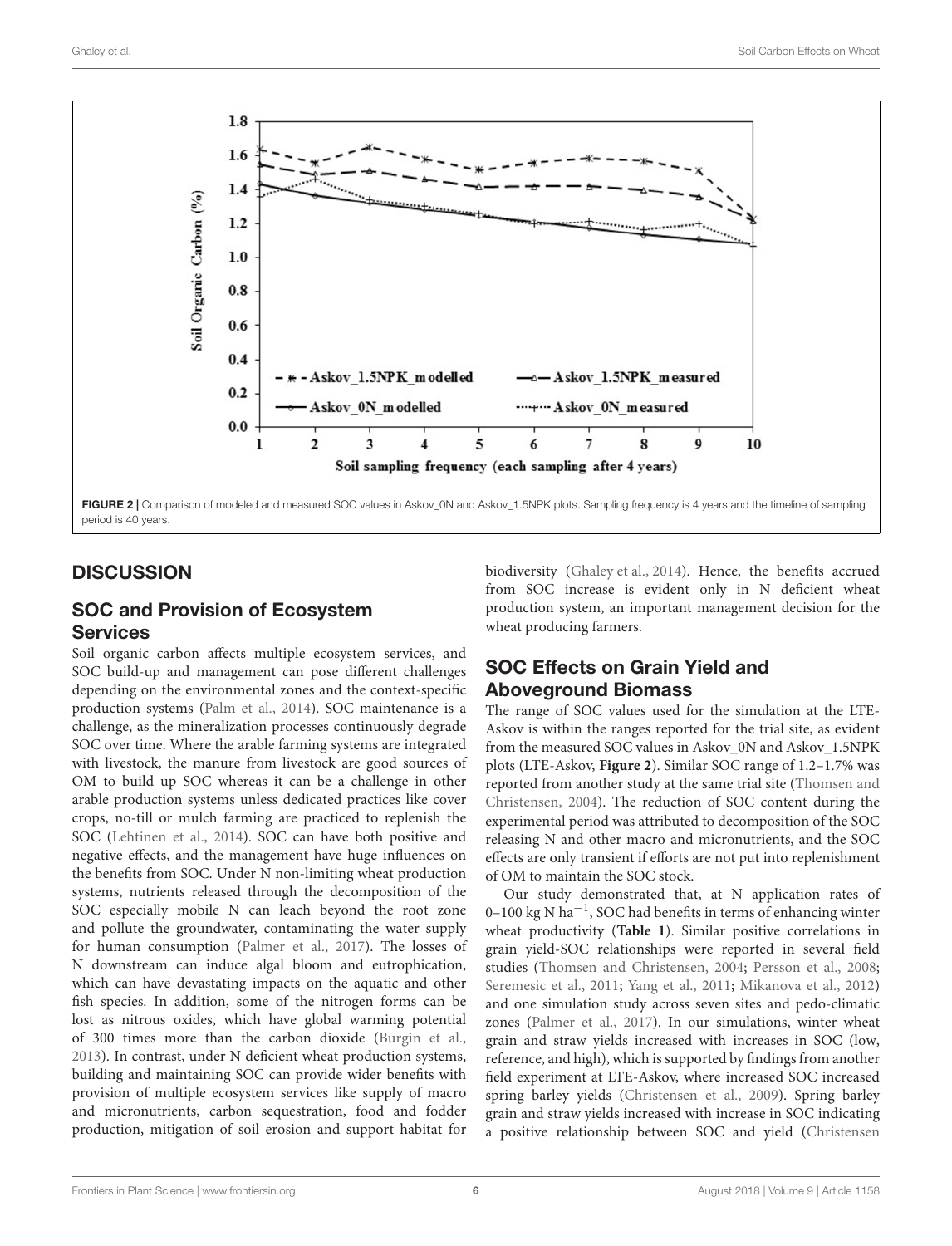| N <sub>rate/</sub> SOC |                           | Low SOC (0.7%)                    |                           | Reference SOC (1.3%)              |                           | High SOC (2%)                     |       | LSD <sub>0.05</sub> |
|------------------------|---------------------------|-----------------------------------|---------------------------|-----------------------------------|---------------------------|-----------------------------------|-------|---------------------|
| Kg N ha <sup>-1</sup>  | Grain Mg ha <sup>-1</sup> | Grain + straw Mg ha <sup>-1</sup> | Grain Mg ha <sup>-1</sup> | Grain + straw Mg ha <sup>-1</sup> | Grain Mg ha <sup>-1</sup> | Grain + straw Mg ha <sup>-1</sup> | Grain | Grain + straw       |
|                        | $1.88 \pm 0.06$           | $4.18 \pm 0.11$                   | $2.16 \pm 0.06$           | $4.77 \pm 0.12$                   | $2.46 \pm 0.07$           | $5.40 \pm 0.14$                   | 0.18  | 0.36                |
|                        | $2.27 \pm 0.28$           | $6.55 \pm 0.62$                   | $3.13 \pm 0.26$           | $8.26 \pm 0.35$                   | $3.98 \pm 0.25$           | $9.64 \pm 0.17$                   | 0.82  | $\overline{47}$     |
| $\frac{1}{2}$          | $4.13 \pm 0.45$           | $0.03 \pm 0.49$                   | $5.30 \pm 0.32$           | $11.35 \pm 0.21$                  | $6.10 \pm 0.15$           | $12.20 \pm 0.14$                  | 1.14  | E                   |
| 150                    | $6.06 \pm 0.14$           | $12.16 \pm 0.36$                  | $6.67 \pm 0.25$           | $12.80 \pm 0.42$                  | $6.67 \pm 0.25$           | $12.80 \pm 0.42$                  | 0.78  | 89                  |
| 200                    | $6.67 \pm 0.25$           | $12.80 \pm 0.42$                  | $6.67 \pm 0.25$           | $12.80 \pm 0.42$                  | $6.67 \pm 0.25$           | $12.80 \pm 0.42$                  | 0.89  | 46                  |





<span id="page-6-1"></span>[et al.](#page-7-2) , [2009\)](#page-7-2) in conformity to our study. However, application of more than 90 kg N  $ha^{-1}$  nullified the SOC effects on grain and straw yield [\(Christensen et al.](#page-7-2) , [2009\)](#page-7-2) which conforms to our decreasing SOC effects on winter wheat with increasing N fertilizer with significant effect only up to 100 kg N  $ha^{-1}$ (**[Table 1](#page-6-0)**). The benefits of SOC on spring wheat grain yields was reported from a 24 years trial at Jyndevad in Denmark, where an N substitution rate of  $15-27$  kg N ha<sup>-1</sup> was attained with long term catch crops building up higher SOC in the soil [\(Hansen et al.,](#page-8-9) [2000\)](#page-8-9). This increase in yield is similar to the winter wheat yields in our study, where significant increase in grain and biomass yields were obtained with increasing SOC content at 0–100 kg N ha − 1 (**[Table 1](#page-6-0)**), providing evidence of SOC  $\times$  N effects on winter wheat productivity. Higher SOC content had a significant influence on grain yield and aboveground biomass increase only at 0-100 kg N ha<sup>-1</sup>, which demonstrated the benefits of building up SOC to compensate for the fertilizer N inputs. This indicated that the maximum SOC benefits can be realized only at  $0-100$  kg N ha<sup>-1</sup> input under the Danish wheat production agro-ecosystems and the benefits were non-existent as the N rates are increased to more than 100 kg N  $ha^{-1}$  due to N losses into groundwater, eutrophication and algal blooms downstream and nitrous oxide losses as greenhouse gas. Hence, SOC benefits are contextual and multiple benefits are only realized in N deficient wheat production systems.

# SOC Effects on PAW (m $^3$  m $^{-3}$ )

<span id="page-6-0"></span>Our study demonstrated that the four PTFs are robust enough to predict PAW based on the minimum soil parameters collected in the field trials, which can provide insights into water availability  $(m<sup>3</sup> m<sup>-3</sup>)$  in the soil. In line with our study, significant positive correlations (**[Figure 3](#page-6-1)**) between SOC and PAW, have been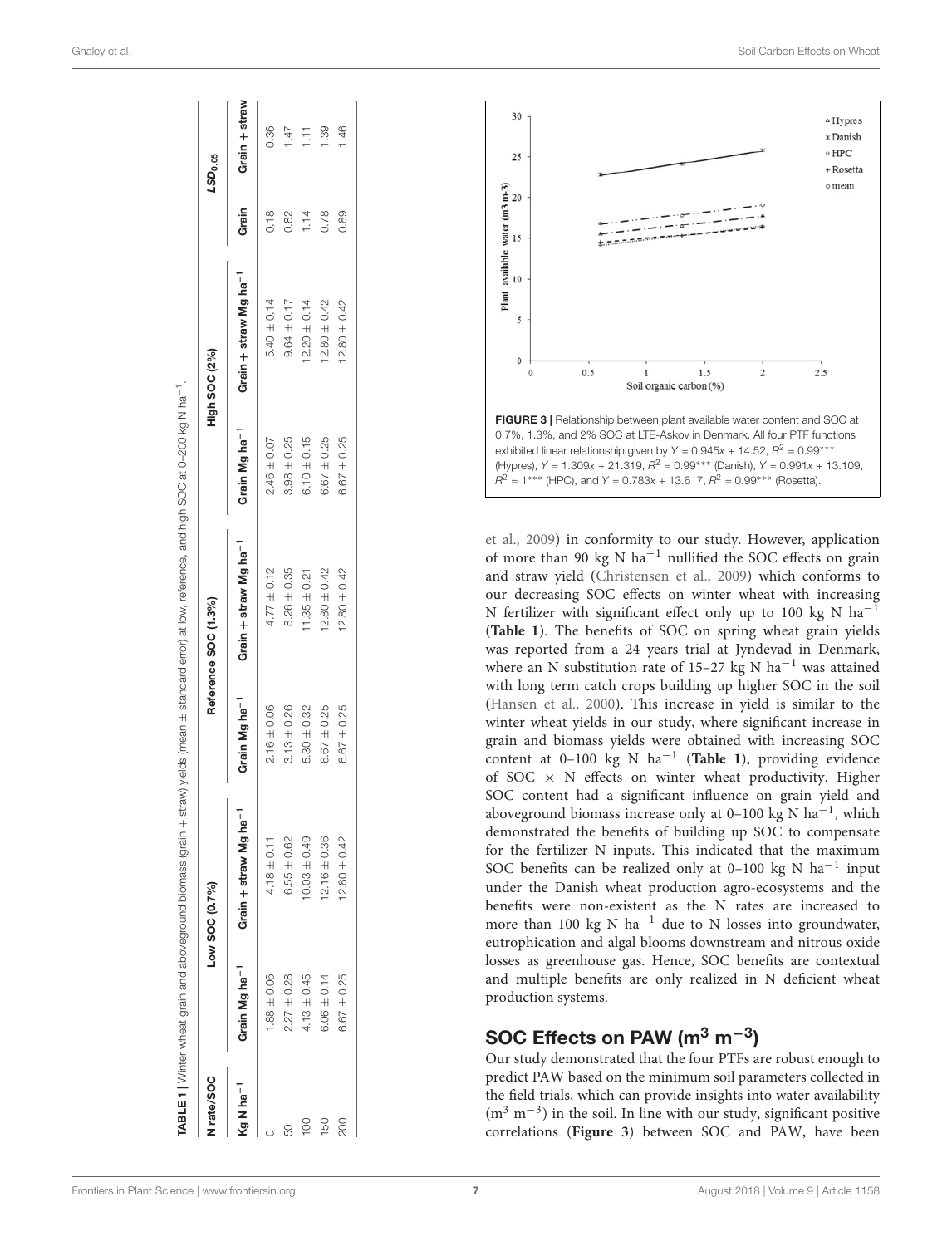reported in other studies in volumetric [\(Rawls et al.,](#page-8-7) [2003\)](#page-8-7) and gravimetric basis [\(Emerson,](#page-8-32) [1995\)](#page-8-32) under diverse environments [\(Bationo et al.,](#page-7-11) [2013\)](#page-7-11) including a study (gravimetric) on 41 Danish soils [\(Resurreccion et al.,](#page-8-33) [2011\)](#page-8-33). A study in North Dakota in sandy, medium and fine textured soils demonstrated that soils with higher SOC retained more soil water (gravimetric) irrespective of the soil types [\(Bauer and Black,](#page-7-12) [1992\)](#page-7-12) supporting the outcome of this study that SOC has positive effects on soil water retention. An exhaustive investigation of soil type-PAW correlation, based on the soil samples collected from across United States [\(Hudson,](#page-8-34) [1994\)](#page-8-34), demonstrated a significant positive SOM-PAW correlation (volumetric) across three soil types (sandy, silty clay, and silty loamy clay), in line with our findings. Some recent studies [\(Palmer et al.,](#page-8-5) [2017;](#page-8-5) [Minasny and](#page-8-6) [McBratney,](#page-8-6) [2018\)](#page-8-6) also reported SOC positive effects on PAW in line with our study. Hence, our study supports the positive relationship between SOC and PAW. However, the PAW increase was too small to affect the crop yields and aboveground biomass accumulation. Moreover, the underlying mechanisms of SOC-PAW relationship need to be further explored.

#### **CONCLUSION**

The benefits of SOC can be positive and negative and maintenance of SOC will require regular inputs of OM into the soil. The efforts to maintain the SOC and reap the benefits, are contextual depending on the land use, environmental zones, and management practices. In our study, increasing SOC content had significant positive effects on winter wheat grain yield and aboveground biomass at only 0–100 kg N ha−<sup>1</sup> and the SOC effects were non-significant with increasing N inputs at 150-200 kg N ha<sup>-1</sup>. SOC and PAW were positively correlated but the increase in PAW was minimal with no significant effects on grain yields and aboveground biomass accumulation. Our study findings were similar to other

#### **REFERENCES**

- <span id="page-7-4"></span>Abrahamsen, P., and Hansen, S. (2000). Daisy: an open soil-crop-atmosphere system model. Environ. Model. Softw. 15, 313–330. [doi: 10.1016/S1364-](https://doi.org/10.1016/S1364-8152(00)00003-7) [8152\(00\)00003-7](https://doi.org/10.1016/S1364-8152(00)00003-7)
- <span id="page-7-11"></span>Bationo, A., Waswa, B. S., and Kihara, J. (2013). Soil Carbon and Agricultural Productivity: Perspectives from Sub Saharan Africa. Alliance for a Green Revolution in Africa, Accra, Ghana. Nairobi: International Center for Tropical Agriculture (CIAT).
- <span id="page-7-12"></span>Bauer, A., and Black, A. L. (1992). Organic-carbon effects on available water capacity of 3 soil textural groups. Soil Sci. Soc. Am. J. 56, 248–254. [doi: 10.2136/](https://doi.org/10.2136/sssaj1992.03615995005600010038x) [sssaj1992.03615995005600010038x](https://doi.org/10.2136/sssaj1992.03615995005600010038x)
- <span id="page-7-7"></span>Borgesen, C. D., and Schaap, M. G. (2005). Point and parameter pedotransfer functions for water retention predictions for Danish soils. Geoderma 127, 154–167. [doi: 10.1016/j/geoderma.2004.](https://doi.org/10.1016/j/geoderma.2004.11.025) [11.025](https://doi.org/10.1016/j/geoderma.2004.11.025)
- <span id="page-7-5"></span>Bruun, S., Christensen, B. T., Hansen, E. M., Magid, J., and Jensen, L. S. (2003). Calibration and validation of the soil organic matter dynamics of the Daisy model with data from the Askov long-term experiments. Soil Biol. Biochem. 35, 67–76. [doi: 10.1016/S0038-0717\(02\)00237-7](https://doi.org/10.1016/S0038-0717(02)00237-7)
- <span id="page-7-6"></span>Bruun, S., and Jensen, L. S. (2002). Initialisation of the soil organic matter pools of the Daisy model. Ecol. Model. 153, 291–295. [doi: 10.1016/S0304-3800\(02\)](https://doi.org/10.1016/S0304-3800(02)00017-0) [00017-0](https://doi.org/10.1016/S0304-3800(02)00017-0)

studies [\(Minasny and McBratney,](#page-8-6) [2018\)](#page-8-6) carried out in diverse environments [\(Palmer et al.,](#page-8-5) [2017\)](#page-8-5), which lends credence to this study in confirming that the earlier results from Netherlands and other six sites were equally applicable in Denmark and other relevant environments. In order to improve our analysis, future investigations should include quantification of dis-benefits viz. N leaching, N loss downstream and nitrous oxide loss, to provide additional insights into the extent of dis-benefits with increasing N input. Hence, benefits and dis-benefits parameters need to be measured in future studies in order to generate a complete analysis of SOC effects for improved management decision by farmers, agricultural advisors and policy makers.

#### AUTHOR CONTRIBUTIONS

BG wrote the first draft and made the subsequent revisions of the paper with data inputs from HW, JO, JY, and PS. KS, SB, PK, J-PL, and JP reviewed the document and provided inputs to improve the scientific content of the manuscript. RF and MB helped with cleaning the weather data and CB and YK helped with setting up the DAISY model for carrying out simulations.

#### ACKNOWLEDGMENTS

We appreciate the financial support from EC SMARTSOIL project (Project number: 289694) for funding the collation of long-term experimental data from the project partners and Mr. Per Abrahamsen for helping with the DAISY model. The support from LANDMARK (Grant Agreement No: 635201), WaterFARMING (Grant Agreement No: 689271), and SustainFARM (Grant Agreement No: 652615) projects are acknowledged to carry out revisions and improvement of the scientific content for resubmission of the manuscript.

- <span id="page-7-10"></span>Burgin, A. J., Lazar, J. G., Groffman, P. M., Gold, A. J., and Kellogg, D. Q. (2013). Balancing nitrogen retention ecosystem services and greenhouse gas disservices at the landscape scale. Ecol. Eng. 56, 26–35. [doi: 10.1016/j.ecoleng.2012.05.003](https://doi.org/10.1016/j.ecoleng.2012.05.003)
- <span id="page-7-0"></span>Canadell, J. G., Le Quéré, C., Raupach, M. R., Field, C. B., Buitenhuis, E. T., Ciais, P., et al. (2007). Contributions to accelerating atmospheric CO2 growth from economic activity, carbon intensity, and efficiency of natural sinks. Proc. Natl. Acad. Sci. U.S.A. 104, 18866–18870. [doi: 10.1073/pnas.07027](https://doi.org/10.1073/pnas.0702737104) [37104](https://doi.org/10.1073/pnas.0702737104)
- <span id="page-7-1"></span>Chen, Y., Huang, Y., and Sun, W. (2017). Using organic matter and ph to estimate the bulk density of afforested/reforested soils in Northwest and Northeast China. Pedosphere 27, 890–900. [doi: 10.1016/S1002-0160\(17\)60372-2](https://doi.org/10.1016/S1002-0160(17)60372-2)
- <span id="page-7-3"></span>Christensen, B. T., Petersen, J., and Trentemøller, U. (2006). The Askov Long-term Experiments on Animal Manure and Mineral Fertilizers. DIAS Report: Plant production, No. 121. Tjele: Danish Institute of Agricultural Sciences.
- <span id="page-7-2"></span>Christensen, B. T., Rasmussen, J., Eriksen, J., and Hansen, E. M. (2009). Soil carbon storage and yields of spring barley following grass leys of different age. Eur. J. Agron. 31, 29–35. [doi: 10.1016/j.eja.2009.02.004](https://doi.org/10.1016/j.eja.2009.02.004)
- <span id="page-7-8"></span>Dewilligen, P. (1991). Nitrogen turnover in the soil-crop system - comparison of 14 simulation-models. Fertil. Res. 27, 141–149. [doi: 10.1007/BF01051122](https://doi.org/10.1007/BF01051122)
- <span id="page-7-9"></span>Diekkrüger, B., Söndgerath, D., Kersebaum, K. C., and McVoy, C. W. (1995). Validity of agroecosystem models a comparison of results of different models applied to the same data set. Ecol. Model. 81, 3–29. [doi: 10.1016/0304-3800\(94\)](https://doi.org/10.1016/0304-3800(94)00157-D) [00157-D](https://doi.org/10.1016/0304-3800(94)00157-D)